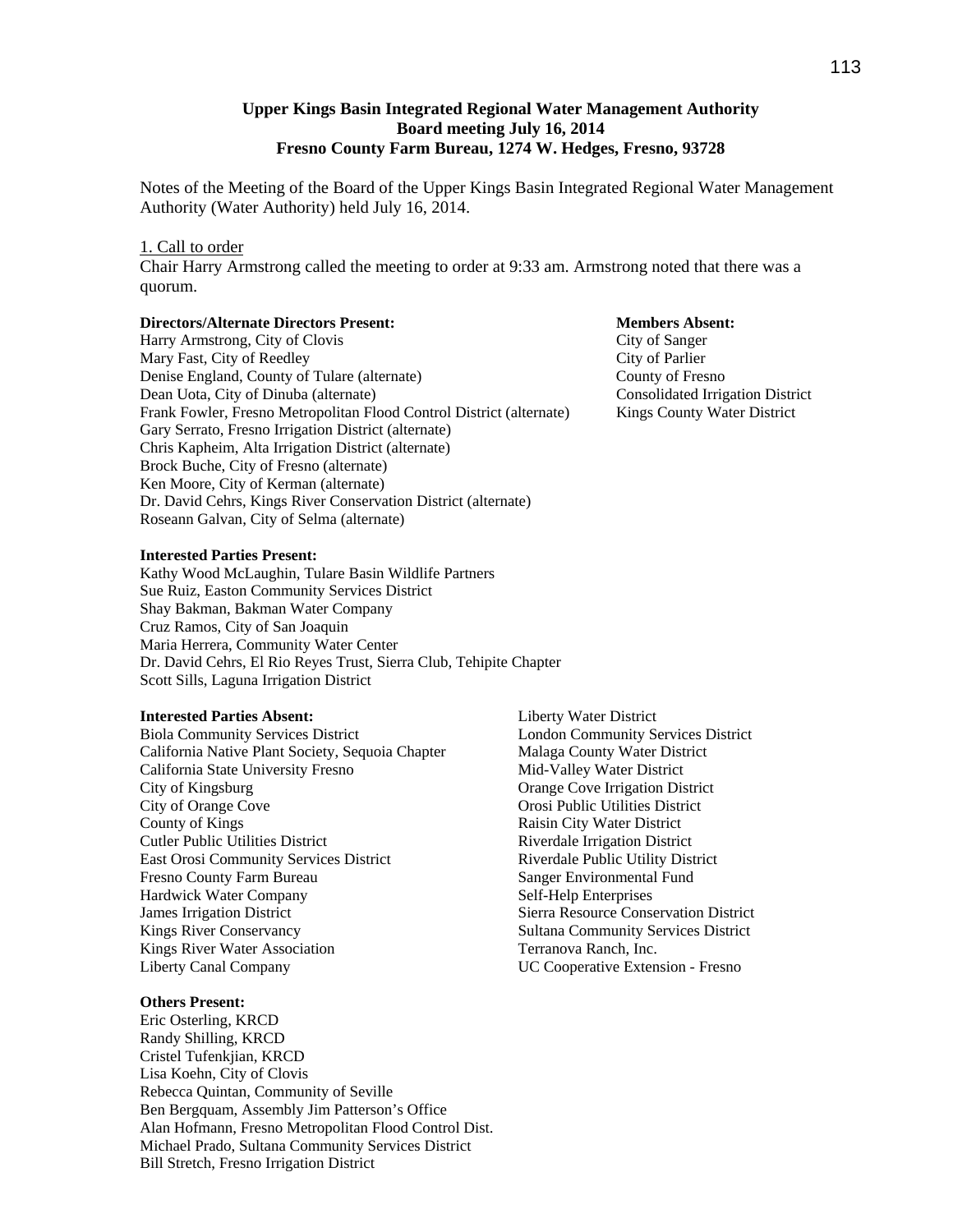## 2. Addition to or Deletion from the Agenda None

# 3. Public Presentations

Director Cehrs presented the Kings River Service Area Groundwater Report for the period ending 2012-13. Director Cehrs compared historic contour lines from 1956 with current contour lines for the Kings Basin noting that the groundwater elevation went from 140 feet above mean sea level to a 20 feet below sea level in the southwestern portion of the basin and there is a cone of depression in the Fresno/Clovis area. Director Cehrs reported that over the last 10 years there has been an 80-foot drop in groundwater elevations beneath the cities of Fresno and Clovis and a 40-foot drop in the Raisin City area. Cehrs pointed out that recharge is occurring in Sand Creek, Consolidated Irrigation District, and Biola areas. Cehrs noted that near Riverdale there has been a 100-foot drop. Director Cehrs presented a Water Table Change 1952-2007 graphic.

# 4. Approval of Minutes of the January 15, 2014 and review of April 16, 2014 notes It was moved by Director Serrato, seconded by Director Cehrs, with the abstention of Director Fowler

that the minutes of January 15, 2014 meeting of the Board of Directors be approved as presented.

# 5. Member Interested Party Reports

Staff Member Cristel Tufenkjian presented the updated Kings Basin Water Authority website and the Kings Basin video developed through the California Water Foundation grant. Tufenkjian reported that a Groundwater Land Use Symposium is scheduled on October 29 to discuss land use decisions and their connection with groundwater management.

# 6. Advisory Committee Report

Chair Armstrong called on Advisory Committee acting Chair Brock Buche to provide a report on Advisory Committee activities. Buche reported that the Advisory Committee met on June 18. Buche reported that Interested Party Member Sue Ruiz reported that Easton Community Services District had its last DWR facilitated community meeting. Buche reported that the project proponents for the 2014 Drought Solicitation had met several times to develop a funding strategy for submitting a competitive grant application and funding scenarios if the grant is awarded. Buche reported that the California Water Foundation grant work products were completed. Buche reported that a letter was distributed to Authority members regarding groundwater legislation.

# 7. Staff Reports

*Planning and Implementation Contracts* – Osterling reported on the status of planning and implementation contracts. Osterling referred to the contracts matrix included in the agenda packet for updates on specific projects. Osterling reported that Round 2 Implementation grant contracts were signed and submitted to DWR and draft sub-agreements have been prepared. Osterling reported that under the California Water Foundation grant, work has resumed on the model update.

*Inter-regional and Statewide Coordination* – Osterling reported that the greater Monterey area is working on a similar DAC Pilot Project and that he provided information regarding the Kings Basin's Pilot Project. Osterling reported that he attended a watershed connections meeting. Osterling also attended a Tulare Basin DAC Pilot oversight meeting. Interested Party Member Herrera reported that an updated draft Tulare Basin DAC Pilot Study will be available in two weeks and the final meeting for the Study is scheduled for August 11.

*Public Information* – Tufenkjian reported that there has been a number of media inquiries regarding groundwater issues.

*Legislation –* Tufenkjian reported that work is being done by the legislature to merge water bond legislation AB 2686 (Perea) and AB 1331 (Rendon) with an effort to trim the size of the bond. Tufenkjian reported that the Governor has released a \$6 billion proposal. Director Serrato reported that there may need to be a compromise on the \$3 billion designated for storage. Serrato reported that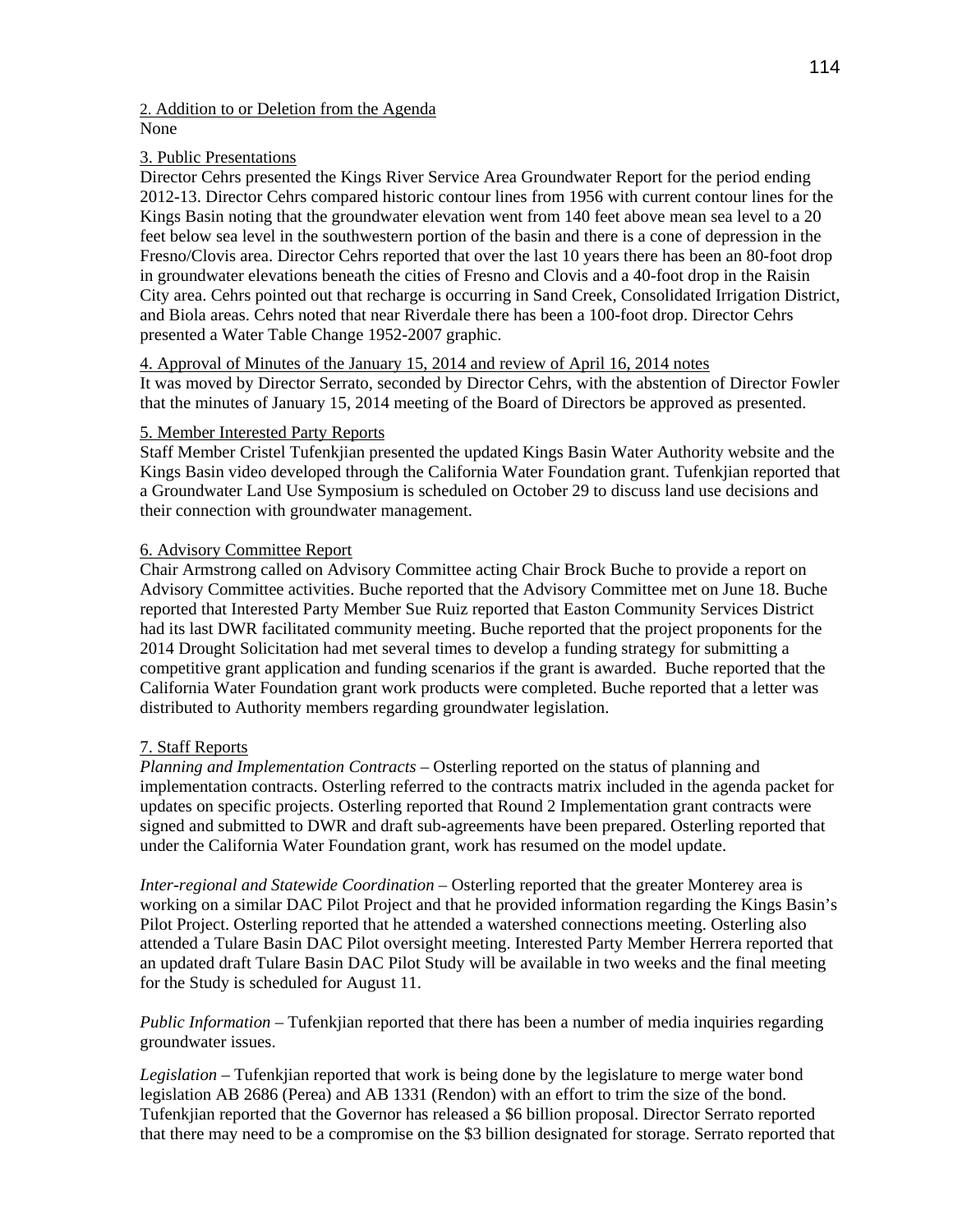it is important to have a water bond for funding for storage, IRWMPs and DACs. Serrato reported that a broad section of industry representatives are working on a Central Valley position.

Tufenkjian reported that there are two bills that are dealing with groundwater, SB 1168 and AB 1739. Tufenkjian reported that the Brown Administration has formed a small team to work on the bills' legislative language. Director Kapheim reported that one of the concern's was the definition of sustainability and safe yield.

Chair Armstrong reported that the Fresno County Water Advisory Committee has been asked by the Board of Supervisors to provide legislative recommendations. Chair Armstrong recommended that staff member Tufenkjian on behalf of the Kings Basin Water Authority provide legislative support the Water Advisory Committee. The Board agreed with the recommendation.

# *Other –* No report

# 8. Kings Basin IRWMP Measurable Objectives Update

Osterling reported that the Water Authority has a contract with Provost & Pritchard to write the Authority's annual report. Osterling reported that the Kings Basin's IRMWP includes a requirement to report on the progress of the stated objectives each year in an annual report for the water year. Osterling reviewed an attachment of the measurable objectives and asked members present to review the objectives and provide any project information back to him.

## 9. Recommendation to consider Expense Authorization Limits

Water Authority staff member Randy Shilling presented a policy to give the Program Manager the Authority to expend up to \$5,000 in unallocated budgeted monies if the expense is within the goals and objectives of the Authority, without formal Board approval, but with the review and approval of the Chairman, Vice-Chairman or Treasurer of the Authority. It was moved by Director Galvan, seconded by Director Moore, and unanimously carried to approve the Expense Authorization Limits Policy.

## 10. Recommendation to approve proposed Fiscal Year 2014-15 Budget

Chair Armstrong called on staff member Randy Shilling to present the 2014-15 budget. Shilling reported that the proposed budget is included in the agenda packet. Shilling provided an overview of the proposed budget recommended by the budget committee. Shilling reported that revenues are based on member contributions and Interested Parties voluntary contributions plus expected grant revenues. Shilling reported that administrative expenses do not include audit or warrant expenses this year. Discussion followed regarding including a letter of explanation with the Interested Party invoice about the benefits of being an Interested Party of the Kings Basin Water Authority. It was moved by Director Galvan, and seconded by Director Kapheim, and unanimously carried to approve the fiscal year 2014-15 budget.

# 11. Request to approve quarterly financial reports

Chair Armstrong called on staff member Randy Shilling to provide an overview of the quarterly financial reports for the period January 1– March 31, 2014 and April 1 – June 30, 2014. Shilling provided an overview of the quarterly financial reports included in the agenda packet. It was moved by Director Kapheim, and seconded by Director Fast, and unanimously carried to approve the quarterly financial reports.

# 12. Other items for discussion or reporting

Director Buche reported that the City of Fresno has made tremendous progress over the last eight years through the development of the City's Metro Plan to reduce their over reliance on groundwater. Buche reported that the plan includes building an additional surface water treatment plant and expanding their current plant. Buche reported that the Plan also includes the expansion of their